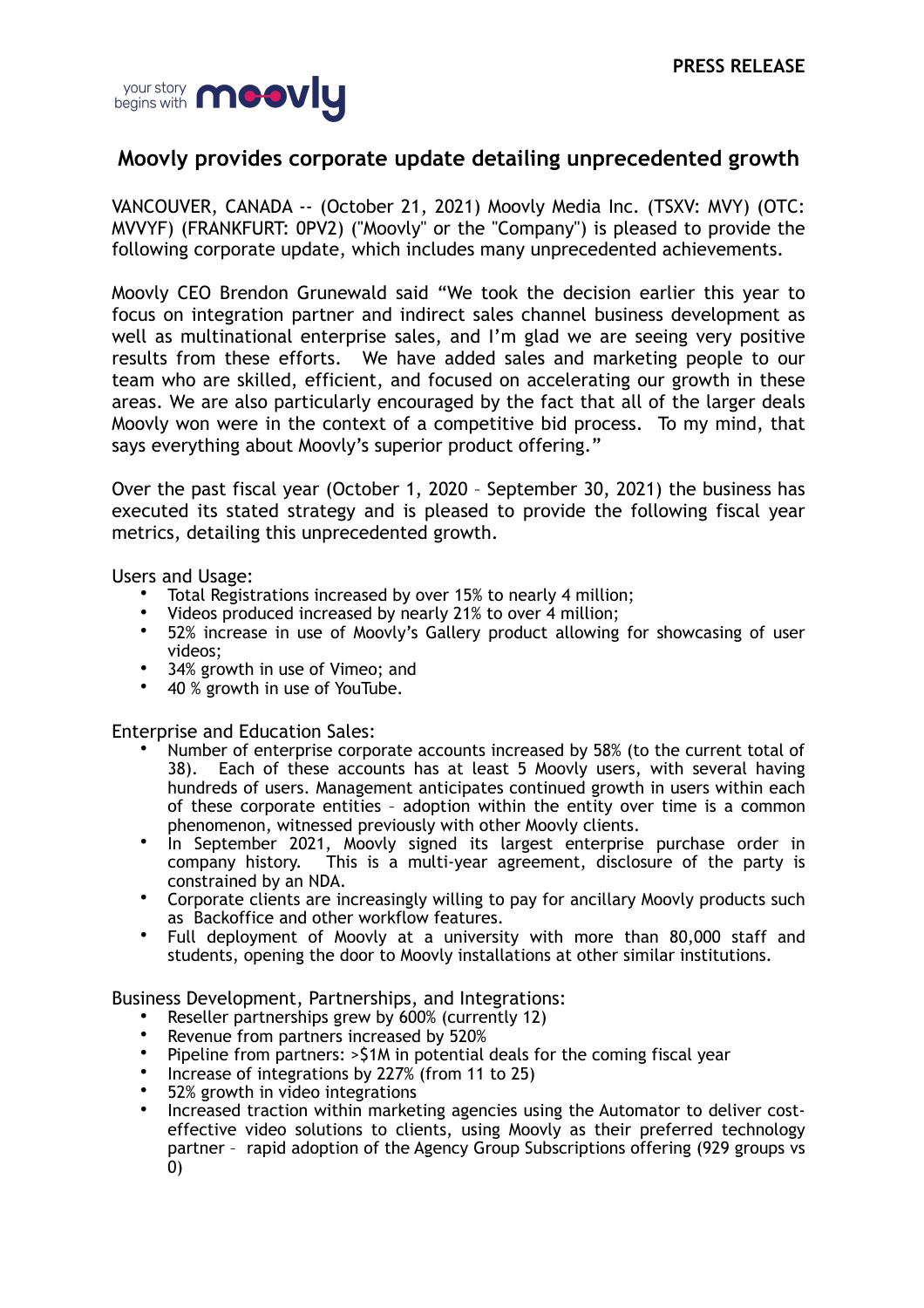

### Company:

- Capital Raised: CAD 5.3M
- Powerful addition to the Moovly sales and marketing head count, resulting in metrics as set out above, total Moovly team now 19.

Looking for more info.

• Moovly [www.Moovly.com]

## **About Moovly:**

Moovly is the leading provider of creative cloud-based tools to create compelling marketing, communications and training videos and video presentations. Moovly's advanced Studio Editor with millions of assets seamlessly integrated (via partnerships with Getty Images & Storyblocks) is all you need to create engaging video content to promote, communicate or explain your product, service or message. Moovly's API and Automator technologies allow third parties to automate parts or all of the content creation process, including mass video customization, personalized videos (video version of mail merge), automatic content creation or updating by connecting data sources. With clients including users from over 300 of the Fortune 500, small businesses, freelancers and Ivy league universities, Moovly is an intuitive, cost effective choice for DIY creation of engaging video-based content.

#### *"Your story begins with Moovly"*

Files are available for download in our press room at [www.moovly.com/](http://www.moovly.com/pressroom) [pressroom](http://www.moovly.com/pressroom).

For additional information about Moovly, please visit [www.moovly.com](https://www.moovly.com/).

Brendon Grunewald President, CEO and Director Email: press@moovly.com

#### *Reader Advisory*

*This press release contains forward-looking statements and forward-looking information within the meaning of applicable securities laws. The use of any of the words "expect", "anticipate", "continue", "estimate", "objective", "ongoing", "may", "will", "project", "should", "believe", "plans", "intends" and similar expressions are intended to identify forward-looking information or statements. More particularly and without limitation, this news release contains forward looking statements and information with respect to Moovly's future business plans and the expected benefits of its products. The forwardlooking statements and information are based on certain key expectations and assumptions made by the Company. Although the Company believes that the expectations and assumptions on which such forward-looking statements and information are based are reasonable, undue reliance should not be placed on the forward looking statements and information because the Company can give no assurance that they will prove to be correct.* 

*By its nature, such forward-looking information is subject to various risks and uncertainties, which could cause the actual results and expectations to differ materially from the anticipated results or expectations expressed. These risks and uncertainties,*